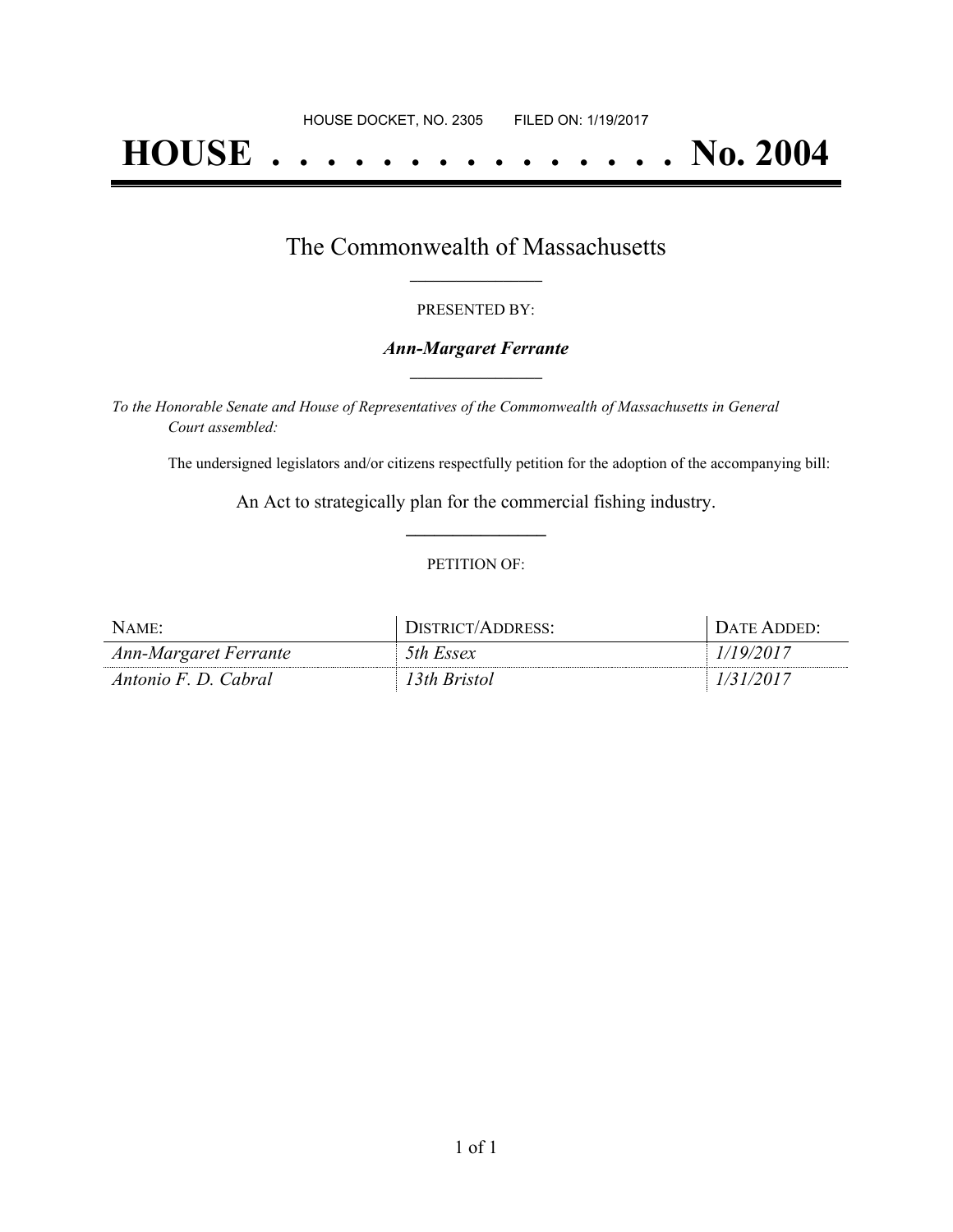#### HOUSE DOCKET, NO. 2305 FILED ON: 1/19/2017

## **HOUSE . . . . . . . . . . . . . . . No. 2004**

By Ms. Ferrante of Gloucester, a petition (accompanied by bill, House, No. 2004) of Ann-Margaret Ferrante and Antonio F. D. Cabral relative to the commercial fishing, shellfish and seafood industries. Economic Development and Emerging Technologies.

### [SIMILAR MATTER FILED IN PREVIOUS SESSION SEE HOUSE, NO. *286* OF 2015-2016.]

## The Commonwealth of Massachusetts

**In the One Hundred and Ninetieth General Court (2017-2018) \_\_\_\_\_\_\_\_\_\_\_\_\_\_\_**

**\_\_\_\_\_\_\_\_\_\_\_\_\_\_\_**

An Act to strategically plan for the commercial fishing industry.

Be it enacted by the Senate and House of Representatives in General Court assembled, and by the authority *of the same, as follows:*

1 SECTION 1: Section 16G of Chapter 6A of the General Laws is hereby amended by

2 inserting after subsection (l) the following subsection:

 Subsection (m): The Secretary of Housing and Economic Development shall prepare annually a strategic report in conjunction with the Secretary of Energy and Environmental Affairs for the Commonwealth's commercial fishing and shellfish industry. The Secretary shall annually evaluate the status of the commercial fishing industry and it shall be accompanied by recommendations for appropriate actions to be taken to maintain and revitalize the commercial fishing, shellfish and seafood industry.